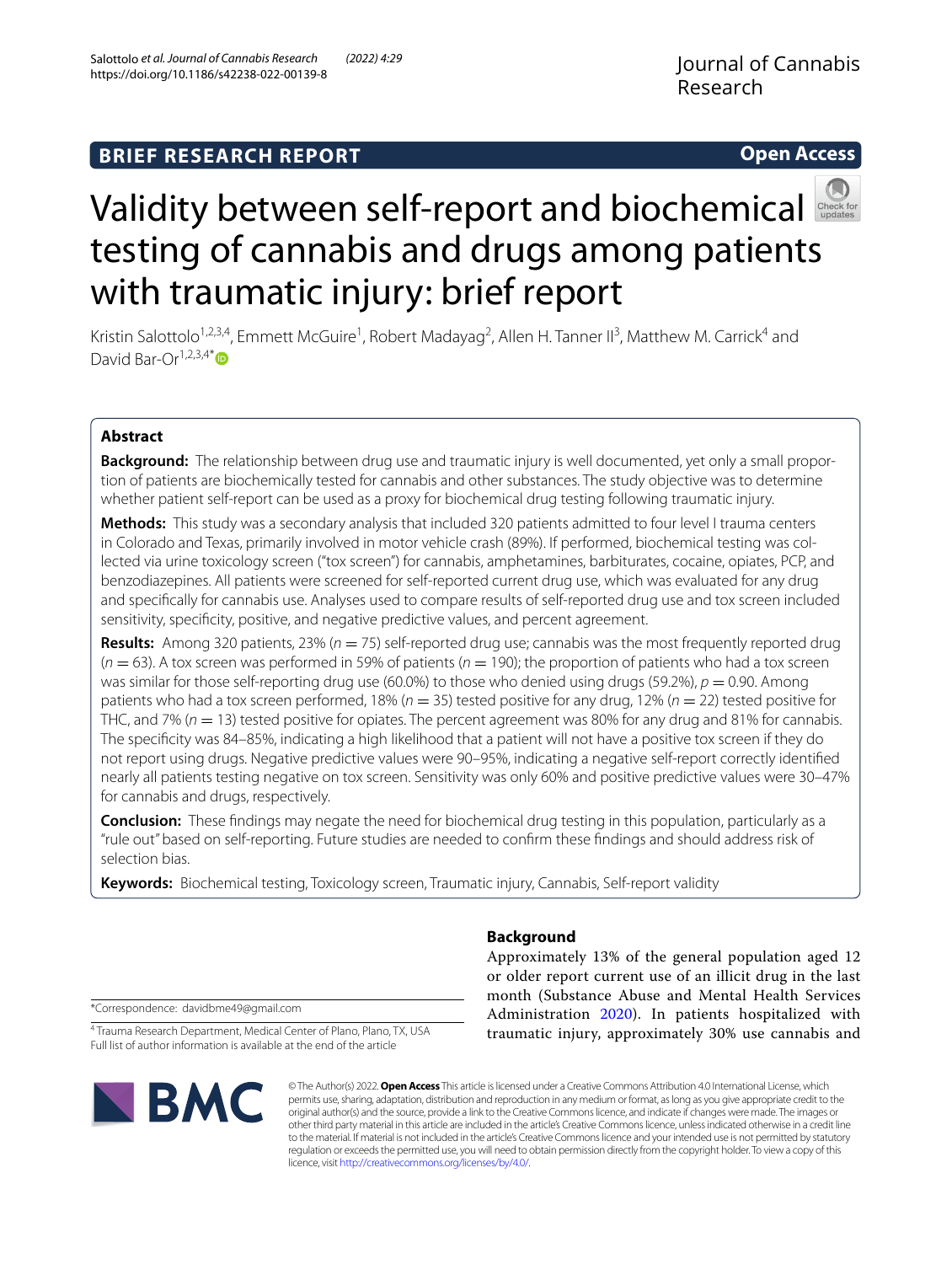The American College of Surgeons mandates alcohol screening for patients admitted to the highest and most comprehensive (level I and II) trauma centers, but there are no guidelines on drug use testing in this population. A small proportion of hospitalized trauma patients are biochemically tested for drugs despite the wellestablished association with injury. Biochemical drug testing was performed in only 36% of patients from the National Trauma Data Bank, a registry containing nearly one million annual trauma admissions across all level I–V trauma centers (London and Battistella [2007\)](#page-4-3). Elderly trauma patients are even less likely to have biochemical drug testing, reported in only 12% despite a high prevalence (48%) of a positive fnding (Ekeh et al. [2014\)](#page-4-4). In general, clinicians screen all trauma admissions for drug and alcohol use, but biochemical drug testing is typically reserved for patients who have high injury severity based on mechanism or vital signs or where there is a high degree of suspicion.

For alcohol, self-report is an accurate proxy for biochemical testing in a general emergency department (ED) setting (Cherpitel [2002;](#page-4-5) Vitale et al. [2006\)](#page-5-2), and in patients presenting to the ED with traumatic injuries (Cherpitel et al. [2007;](#page-4-6) Sommers et al. [2000\)](#page-4-7). A recent study of more than 2500 trauma patients identifed inaccurate negative self-report of alcohol in just 5% of trauma patients (Hoonpongsimanont et al. [2021\)](#page-4-8). Generally, there is little debate on relying on alcohol self-reporting; rather, research has shifted to what approaches further improve validity of self-report (Del Boca and Darkes [2003](#page-4-9)).

There is less consistency among studies examining the validity of self-reported drug use for biochemical testing. In ED patients seeking treatment for pain, 32% tested positive for unclaimed drugs (Schuckman et al. [2008](#page-4-10)). In Iran, nearly one in ten hospitalized patients who denied recent opioid use tested positive for opioids (Rashidian et al. [2017\)](#page-4-11). On the other hand, there was little undisclosed use of drugs in outpatients diagnosed with substance use disorder (Weiss et al. [1998\)](#page-5-3), and in hospitalized elderly medical patients (Glintborg et al. [2008](#page-4-12)).

It is not clear whether self-report can be used as a proxy for biochemical testing in patients presenting to the ED with traumatic injuries. The study objective was to determine the validity and agreement between patient self-report and biochemical testing following traumatic injury.

# **Methods**

## **Study population and setting**

This study was a secondary analysis of two previous retrospective studies that each collected detailed chart abstraction on self-reported drug use and biochemical drug testing via urine toxicology screen ("tox screen"). Population 1 included 254 trauma patients admitted to four level I and II trauma centers in Colorado and Texas over a period of four months (1 January 2016–30 April 2016) with motor vehicle crash (MVC) injuries. Additional information on study selection criteria can be found in previous publications (Salottolo et al. [2019](#page-4-13); Salottolo et al. [2018\)](#page-4-14). Population 2 included 66 trauma patients who were admitted to a Level I trauma center in Colorado over a period of eight months (1 March 2017– 30 October 2017) for a variety of injuries. Study selection criteria for this population was previously reported (Schneider-Smith et al. [2020\)](#page-4-15).

# **Variables**

The following variables were abstracted from the hospital's trauma registry, which is a database collected per State requirements for reporting, quality improvement, and quality assurance: admission date and time; tox screen results (positive, negative, not tested); age in years; sex; cause of injury (MVC, fall, other injury); injury severity score (ISS; range 0–75, values  $\geq$  16 denote severe traumatic injury); ED Glasgow coma score (GCS; range 3–15, values 3–8 denote severe head injury and values of 15 denote normal neurologic exam); hospital LOS in days. Dedicated trauma research coordinators abstracted information from the patient's electronic medical record (EMR) on self-reported drug use and, in some cases, specifc fndings from the tox screen if they were not recorded in the registry.

If performed, the tox screen was ordered by the clinician (typically the admitting trauma service) and collected on admission, after the history and physical (H&P) examination. Tox screens were performed using the Siemens Vista $^{\circledR}$  1500 instrument. The urine threshold levels for each drug are as follows: amphetamines (1000 ng/ mL); barbiturates (200 ng/mL); Benzodiazepines (200 ng/ mL); tetrahydrocannabinol (THC, 50 ng/mL); cocaine (300 ng/mL); MDMA (500 ng/mL); opiates (300 ng/mL). The drug tox screen was considered positive if any of the above drugs were detected. Cannabis use was separately examined and defned as positive when THC was detected.

All patients are screened for self-reported drug use, which was documented within the EMR by reviewing the Emergency Medical Service report, Screening, Brief Intervention, and Referral to Treatment (SBIRT) documentation, H&P, and progress notes. Self-reported drug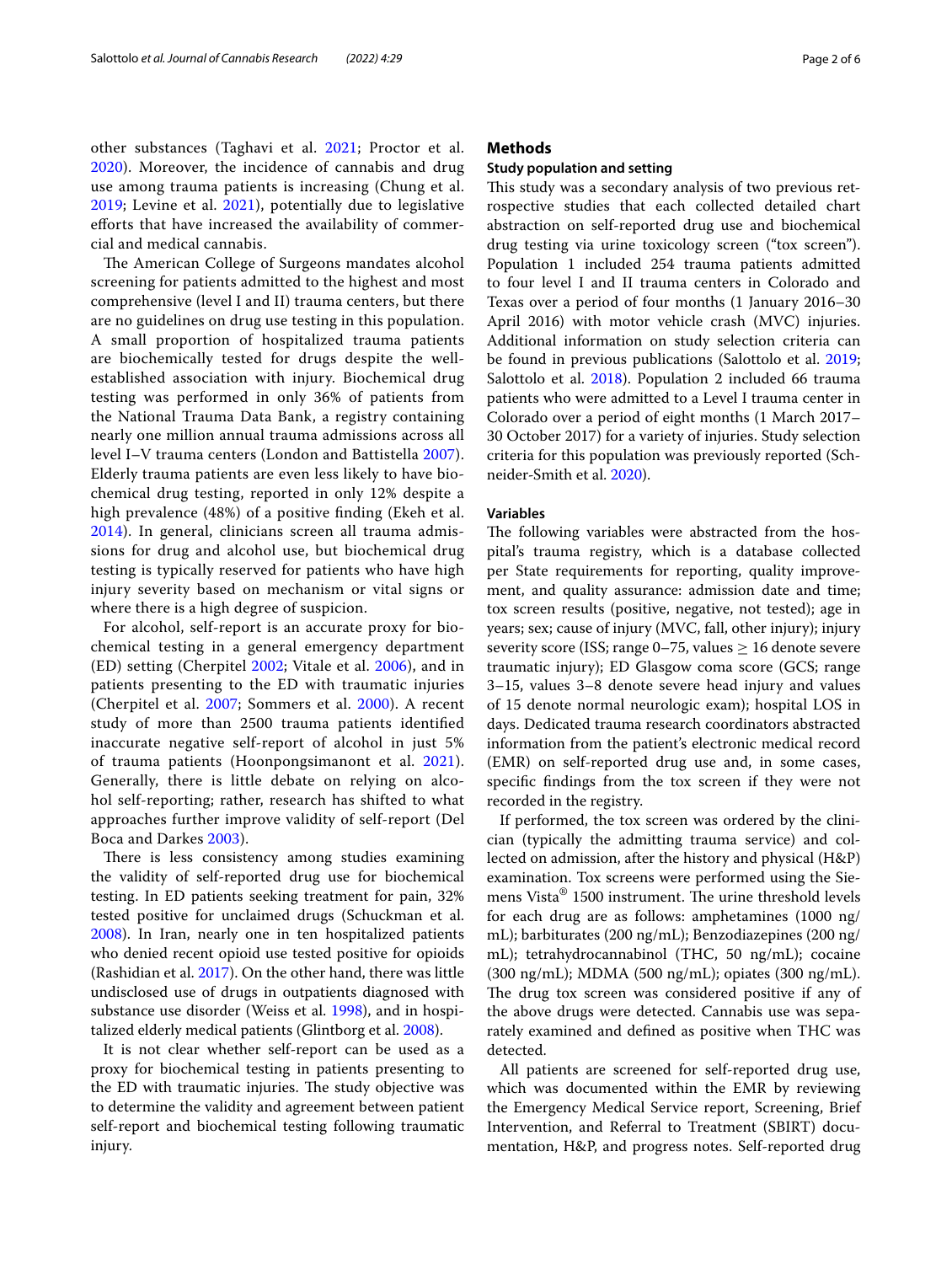use was examined as the use of any illicit/illegal drug; we separately examined cannabis.

Statistical analysis was performed using SAS version 9.4 (SAS®, Cary, NC). Analyses used to compare self-reported drug use and tox screen fndings included measures of validity (sensitivity, specifcity, positive and negative predictive values) and percent agreement. There was no threshold for statistical signifcance and no formal power calculations were performed.

## **Results**

The analysis included 320 trauma patients. The median (interquartile) age of the population was 35 (24–55) years, 63% were male, with mild to moderate trauma (median ISS of 10), 82% presented with no neurologic deficits (GCS 15), and the median LOS was  $4(2-8)$  days. The majority were injured in an MVC  $(89%)$ : all patients in population 1 were injured in an MVC, compared to population 2, where 47% were injured in an MVC, 32% were injured from a fall, and 21% had another cause of injury.

Self-reported drug use was identifed in 23% of patients  $(n = 75)$ . Of these, 63 patients self-identified as cannabis users.

Tox screens were performed in 59% of patients; the proportion of patients who had a tox screen was similar for those who self-reported drug use (60.0%) compared to patients who did not self-report using drugs (59.2%),  $p = 0.90$ . Likewise, the proportion of patients with a tox screen was similar by patients self-reporting cannabis use or not  $(60.3\% \text{ vs. } 59.1\%, p = 0.87)$ .

Among the 59% ( $n = 190$ ) patients who had a tox screen performed,  $18\%$  ( $n = 35$ ) tested positive for any drug and  $12\%$  ( $n = 22$ ) tested positive for THC. Besides cannabis, the most common drug identifed was opiates (7%,  $n = 13$ ). Compared to patients without a tox screen, those tox screened were similar demographically (median age,  $p = 0.98$ ; % male,  $p = 0.27$ ), and by injury severity (%) GCS 15,  $p = 0.27$ ; median ISS,  $p = 0.06$ ), but were more likely to be injured by MVC (98% vs. 76%) and less likely to be injured due to a fall (2% vs. 14%), *p* < 0.001.

The validity of self-reported drug use for tox screen results is shown in Table [1](#page-2-0). The percent agreement was 80% for any drug and 81% for cannabis. A negative selfreport of drug use correctly identifed 90% of patients who tested negative for drugs. A negative self-report of cannabis correctly identifed 95% of patients who tested negative for THC. Specifcity of 84–85% indicated a high chance that a patient did not test positive for THC/drugs if the patient did not self-report use.

Sensitivity was 60% for any drug as well as 60% for cannabis. Positive predictive values were 47% for any drug <span id="page-2-0"></span>**Table 1** Agreement between self-reported drug use and biochemical testing via urine toxicology screen for 190 patients admitted with traumatic injury

| Response             | Any drug         |         | Cannabis         |       |
|----------------------|------------------|---------|------------------|-------|
|                      | Tox $+$          | $Tox -$ | $Tox +$          | Tox - |
| Self-report-yes      | 21               | 24      | 12               | 28    |
| Self-report-no       | 14               | 131     | 8                | 142   |
| Sensitivity (95% CI) | 0.60(0.42, 0.76) |         | 0.60(0.36, 0.81) |       |
| Specificity (95% CI) | 0.85(0.78, 0.90) |         | 0.84(0.77, 0.89) |       |
| PPV (95% CI)         | 0.47(0.32, 0.62) |         | 0.30(0.17, 0.47) |       |
| NPV (95% CI)         | 0.90(0.84, 0.95) |         | 0.95(0.90, 0.98) |       |

*Tox* urine toxicology screen, *PPV* positive predictive value, *NPV* negative predictive value

Results are tabulated for the subset of patients with toxicology screening. Patients were defned as being tox screen positive (Tox +) or negative (Tox−) based on detection on the multi-drug panel (amphetamines, barbiturates, benzodiazepines cocaine, opiates, MDMA, and tetrahydrocannabinol (THC; cannabis)

but only 30% of patients who self-reported cannabis use tested positive for THC.

## **Discussion**

This secondary analysis sought to determine the agreement between a trauma patient's self-reported drug use and biochemical drug testing via urine tox screen. These fndings suggest that in patients with traumatic injury, self-report is a valid proxy for ruling out drug use, and there were no apparent diferences in the validity of using self-report for cannabis compared to other drugs.

There are several advantages to being able to rely on self-reported drug use, such as immediate results, no cost, and noninvasiveness. Self-report is also incentivized by hospitals because insurance companies in some states are allowed to deny reimbursement if an injury resulted from alcohol and drug use (Elkbuli et al. [2019](#page-4-16)).

However, there are clinical concerns with undisclosed drug use for patients presenting acutely to the ED. Drug use can confound vital sign assessments, diagnosis, and treatment (DiGiorgio et al. [2020](#page-4-17)), there are implications for drug-drug interactions (Dydyk et al. [2020](#page-4-18)), and risk for withdrawal (Arroyo-Novoa et al. [2020](#page-4-19); Jawa et al. [2014](#page-4-20); Salottolo et al. [2017](#page-4-21)), and there are negative efects on acute pain management (Salottolo et al. [2019](#page-4-13); Salottolo et al. [2018](#page-4-14)) and clinical outcomes (Taghavi et al. [2021](#page-5-1)). Because of these concerns with undisclosed drug use, there is frequent debate about biochemically testing trauma patients for drugs. Our experience suggests clinicians are hesitant to rely on self-report, instead requesting a tox screen to determine if drugs are present. Tox screens were performed in 59% of trauma patients in this study, in the range reported in the literature of 36%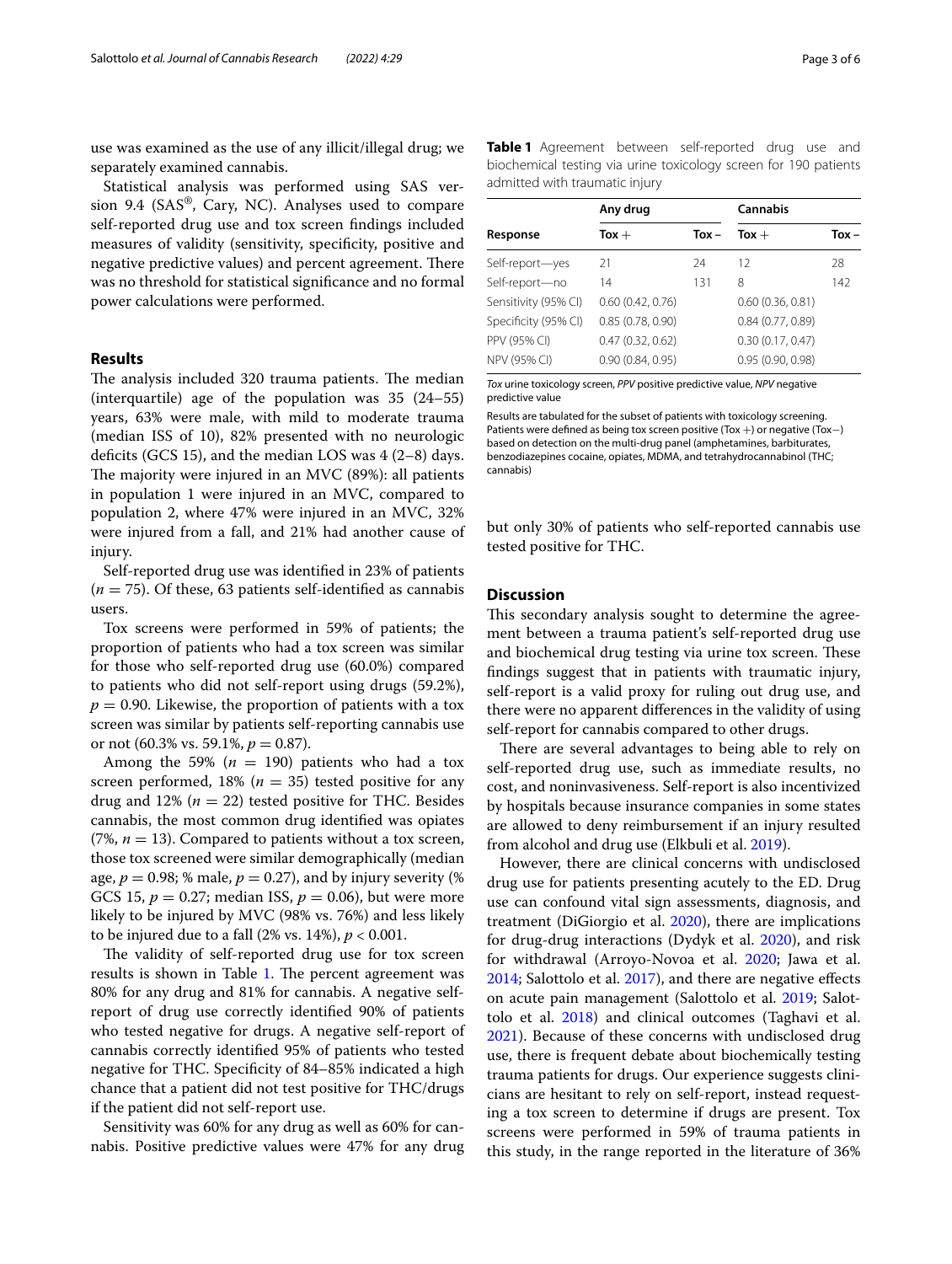(London and Battistella [2007](#page-4-3)) to 85% (Grigorian et al. [2019](#page-4-22)).

While these fndings suggest there is utility in using self-reported drug use in trauma patients, as undisclosed use was rare for cannabis and other drugs, the implications of our fndings should be considered with the study size and setting. Only 190 of 320 trauma patients had biochemical drug testing, and most of our population was admitted to hospitals in Colorado, the frst state to legalize and commercialize cannabis. Patients in Colorado may be more willing to divulge drug use, especially cannabis. Currently, 37 states plus the District of Columbia, Guam, and the US Virgin Islands have permissive cannabis laws legalizing medical cannabis (National Conference of State Legislatures [2021](#page-4-23)), but our fndings may not be generalizable to states with strict marijuana laws where medical and recreational cannabis are illegal. Published studies demonstrate an increase in selfreported cannabis use after medical legalization (Levine et al. [2021](#page-4-2)) and recreational legalization (Grigorian et al. [2019](#page-4-22); Jennings et al. [2019\)](#page-4-24), although one study reported a decrease in the percent of patients self-reporting use after medical marijuana legalization (Claudius et al. [2020](#page-4-25)).

Vitale et al. recommend using drug self-report in patients presenting to the ED for injuries or illness because it provides more accurate information than the 'gold standard' of biochemical testing for both alcohol and drugs (Vitale et al. [2006](#page-5-2)). In our study, sensitivity and positive predictive values were poor, suggesting that a negative tox screen may not accurately recognize a patient who is a current drug user. The sensitivity of cannabis was 60% in our study. Similarly, Claudius et al. reported 53% of trauma patients testing positive for cannabis also self-reported use (Claudius et al. [2020](#page-4-25)). In a roadside survey in Belgium, self-reported cannabis use was compared with biochemical testing in nearly 3000 drivers; there was high specifcity (94–99%) but low sensitivity (22–58%) between self-report and biochemical testing (Van der Linden et al. [2014\)](#page-5-4).

This study has limitations. Primarily, tox screens are not routinely ordered on all trauma patients or on a random set of patients. Results would be more interpretable in a setting with universal biochemical testing. Tox screens are typically ordered in the trauma setting based on clinical relevance (e.g., diferential diagnosis or in treatment) and injury characteristics (e.g., severity, cause, or mechanism). In some settings, tox screens are ordered on clinical suspicion or to confrm drug usage. In our study, the proportion of patients who had a tox screen were statistically identical by self-reported drug use vs. non-use (60% vs. 59%). Demographic characteristics were also similar based on whether a tox screen was done. There were differences based on cause of injury: tox screens were more frequently ordered for patients with a MVC injury. Had there been diferences in tox screen testing based on self-reported drug use or demographics, this would have been a major source of selection bias. Fortunately, this was not observed. Still, future studies should test all patients or a random sample of patients in order to confrm our fndings. A related limitation is that the statistical analyses were limited to the 59% of patients who had a tox screen. Based on prior studies at U.S. trauma centers, biochemical testing is ordered for 36 to 85% of trauma admissions, similar to what we are reporting.

Additional limitations are as follows. Third, this was a post hoc analysis of two convenience samples, and the populations difered in age, ISS, and cause of injury. Fourth, patients who were aware their urine was being collected for biochemical testing may have also been more willing to divulge illicit drug use, despite the risk of retribution or penalty. However, our data do not support this possibility since self-reported drug use was reported in 23.1% without a tox screen and 23.7% who had a tox screen ( $p = 0.90$ ). Fifth, patients who were immediately treated with opiates or other benzodiazepines may have been misclassifed as a positive tox screen, because urine sample collection is generally performed on admission and not in the ED. Finally, it is possible that the tox screen was negative because the drug was not present in detectable concentrations at the time of hospital admission. Approximate drug detection times in urine vary based on drug (Moeller et al. [2017](#page-4-26)). Alternatively, synthetic "designer" drugs, which are increasingly used, although still rare at only 1.2% of teens and young adults (Palamar et al. [2015\)](#page-4-27), may be undetected in routine urine tox screens (Luethi and Liechti [2020](#page-4-28)).

#### **Conclusion**

This exploratory analysis of 320 trauma patients suggests excellent validity in using self-report for ruling out drug use including cannabis use, affirming that a patient is not a user if they deny use. Undeclared use of cannabis was especially rare. These findings also underscore the issues in relying on biochemical testing as the gold standard for drug use.

#### **Abbreviations**

ED: Emergency department; EMR: Electronic medical record; GCS: Glasgow coma score; ISS: Injury Severity Score; LOS: Length of stay; MVC: Motor vehicle crash; PCP: Phencyclidine; SBIRT: Screening, Brief Intervention, and Referral to Treatment; THC: Tetrahydrocannabinol..

#### **Acknowledgements**

**None**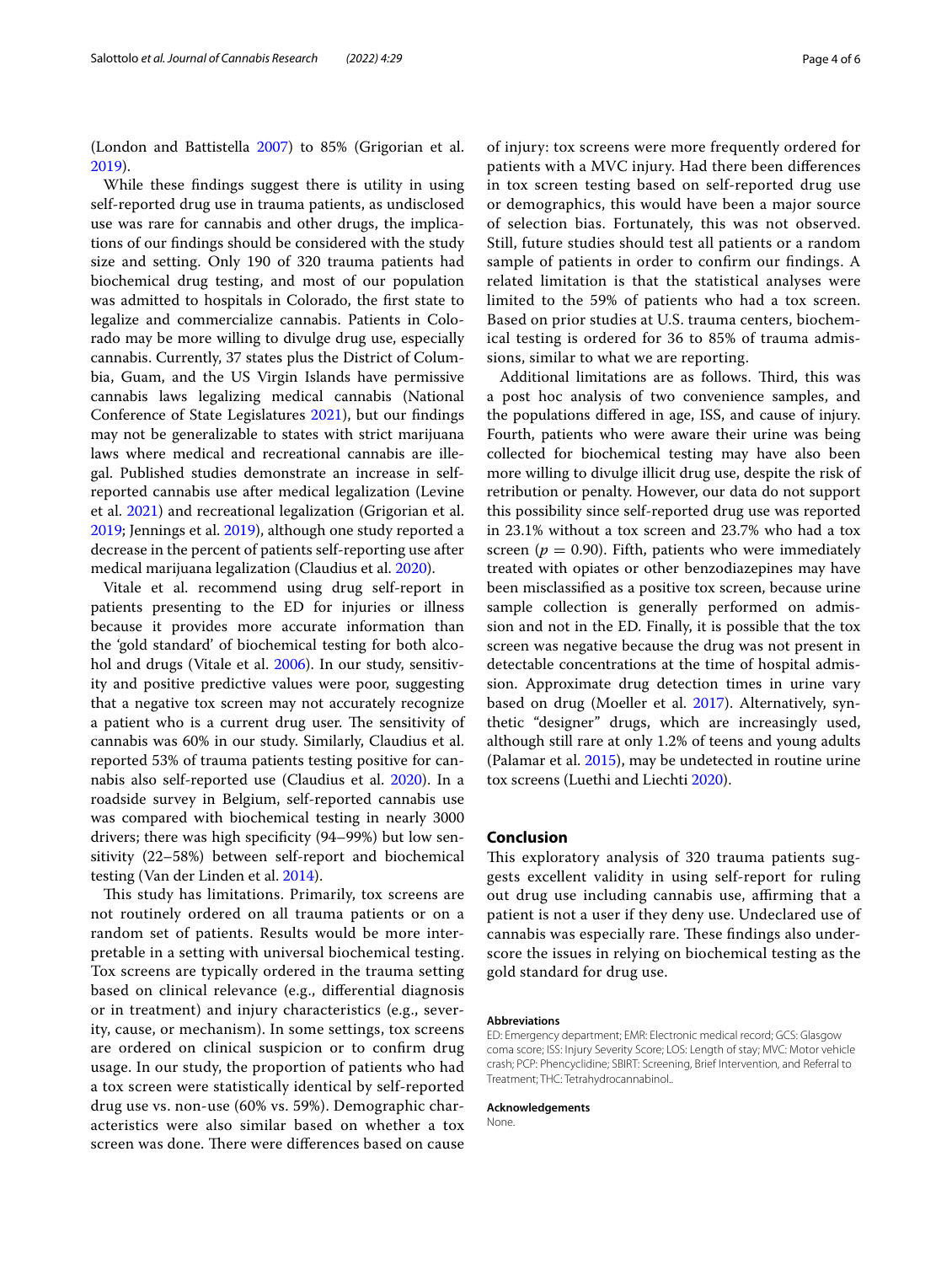#### **Authors' contributions**

KS performed the analysis and drafted the manuscript. EM conceptualized the study, interpreted the data, and critically revised the manuscript. RM, AT, MC, and DBO interpreted the data and critically revised the manuscript. All authors read and approved the fnal manuscript.

#### **Funding**

This research did not receive any specifc grant from funding agencies in the public, commercial, or not-for-proft sectors.

#### **Availability of data and materials**

The datasets used and/or analyzed during the current study are available from the corresponding author on reasonable request.

### **Declarations**

#### **Ethics approval and consent to participate**

All participating centers received approval through their respective Institutional Review Boards with a waiver of consent and HIPAA authorization via expedited review and minimal risk status. Reference numbers: Swedish Medical Center: 987891; St. Anthony Hospital: 973145; Penrose Hospital: 975740; Medical City Plano: 103099.

#### **Consent for publication**

Not applicable.

#### **Competing interests**

The authors declare that they have no competing interests.

#### **Author details**

<sup>1</sup> Trauma Research Department, Swedish Medical Center, Englewood, 501 E Hampden Avenue, Room 4-454, Englewood, CO 80113, USA. <sup>2</sup>Trauma Research Department, Saint Anthony Hospital, Lakewood, CO, USA. <sup>3</sup>Trauma Research Department, Penrose-St Francis Health Services, Colorado Springs, CO, USA. <sup>4</sup> Trauma Research Department, Medical Center of Plano, Plano, TX, USA.

Received: 11 August 2021 Accepted: 27 May 2022 Published online: 08 June 2022

#### **References**

- <span id="page-4-19"></span>Arroyo-Novoa CM, Figueroa-Ramos MI, Balas M, Rodriguez P, Puntillo KA. Opioid and benzodiazepine withdrawal syndromes in trauma ICU patients: a prospective exploratory study. Crit Care Explor. 2020;2(4):e0089.
- <span id="page-4-5"></span>Cherpitel CJ. Screening for alcohol problems in the U.S. general population: comparison of the CAGE, RAPS4, and RAPS4-QF by gender, ethnicity, and service utilization. Rapid alcohol problems screen. Alcohol Clin Exp Res. 2002;26(11):1686–91.
- <span id="page-4-6"></span>Cherpitel CJ, Ye Y, Bond J, Borges G, Macdonald S, Stockwell T, et al. Validity of self-reported drinking before injury compared with a physiological measure: cross-national analysis of emergency-department data from 16 countries. J Stud Alcohol Drugs. 2007;68(2):296–302.
- <span id="page-4-1"></span>Chung C, Salottolo K, Tanner A 2nd, Carrick MM, Madayag R, Berg G, et al. The impact of recreational marijuana commercialization on traumatic injury. Inj Epidemiol. 2019;6(1):3.
- <span id="page-4-25"></span>Claudius IA, Jontz A, Levine M, LoVecchio F, Dabrowski P, Kreisler R. Marijuana self-report compared with testing in trauma patients before and after legalization. Clin Toxicol (Phila). 2020;58(8):801–3.
- <span id="page-4-9"></span>Del Boca FK, Darkes J. The validity of self-reports of alcohol consumption: state of the science and challenges for research. Addiction. 2003;98(Suppl 2):1–12.
- <span id="page-4-17"></span>DiGiorgio AM, Wittenberg BA, Crutcher CL 2nd, Kennamer B, Greene CS, Velander AJ, et al. The impact of drug and alcohol intoxication on Glasgow coma scale assessment in patients with traumatic brain injury. World Neurosurg. 2020;135:e664–e70.
- <span id="page-4-18"></span>Dydyk AM, Sizemore DC, Haddad LM, Lindsay L, Porter BR. NP safe prescribing of controlled substances while avoiding drug diversion. Treasure Island: StatPearls: 2020
- <span id="page-4-4"></span>Ekeh AP, Parikh PP, Walusimbi M, Woods RJ, Hawk A, McCarthy MC. The prevalence of positive drug and alcohol screens in elderly trauma patients. Subst Abus. 2014;35(1):51–5.
- <span id="page-4-16"></span>Elkbuli A, Dowd B, Flores R, Boneva D, Hai S, McKenney M. Alcohol and drug testing in the national trauma data bank: does it matter? J Emerg Trauma Shock. 2019;12(2):97.
- <span id="page-4-12"></span>Glintborg B, Olsen L, Poulsen H, Linnet K, Dalhoff K. Reliability of self-reported use of amphetamine, barbiturates, benzodiazepines, cannabinoids, cocaine, methadone, and opiates among acutely hospitalized elderly medical patients. Clin Toxicol (Philadelphia, Pa). 2008;46(3):239–42.
- <span id="page-4-22"></span>Grigorian A, Lester E, Lekawa M, Figueroa C, Kuza CM, Dolich M, et al. Marijuana use and outcomes in adult and pediatric trauma patients after legalization in California. Am J Surg. 2019;218(6):1189–94.
- <span id="page-4-8"></span>Hoonpongsimanont W, Ghanem G, Chen Y, Sahota PK, Carroll C, Barrios C, et al. Underreporting of alcohol use in trauma patients: A retrospective analysis. Subst Abus. 2021;42(2):192–6.
- <span id="page-4-20"></span>Jawa RS, Stothert JC, Shostrom VK, Yetter DL, Templin HR, Cemaj SK, et al. Alcohol withdrawal syndrome in admitted trauma patients. Am J Surg. 2014;208(5):781–7.
- <span id="page-4-24"></span>Jennings JM, Williams MA, Levy DL, Johnson RM, Eschen CL, Dennis DA. Has self-reported marijuana use changed in patients undergoing total joint arthroplasty after the legalization of marijuana? Clin Orthop Relat Res. 2019;477(1):95–100.
- <span id="page-4-2"></span>Levine M, Jontz A, Dabrowski P, Claudius IA, Kreisler R, Yee N, et al. Prevalence of marijuana use among trauma patients before and after legalization of medical marijuana: The Arizona experience. Subst Abus. 2021;42(3):366–71.
- <span id="page-4-3"></span>London JA, Battistella FD. Testing for substance use in trauma patients: are we doing enough? Arch Surg (Chicago, Ill : 1960). 2007;142(7):633–8.
- <span id="page-4-28"></span>Luethi D, Liechti ME. Designer drugs: mechanism of action and adverse efects. Arch Toxicol. 2020;94(4):1085–133.
- <span id="page-4-26"></span>Moeller KE, Kissack JC, Atayee RS, Lee KC. Clinical interpretation of urine drug tests: what clinicians need to know about urine drug screens. Mayo Clin Proc. 2017;92(5):774–96.

<span id="page-4-23"></span>National Conference of State Legislatures. 2021 [cited 2021. Available from: <https://www.ncsl.org/research/health/state-medical-marijuana-laws.aspx>.

- <span id="page-4-27"></span>Palamar JJ, Martins SS, Su MK, Ompad DC. Self-reported use of novel psychoactive substances in a US nationally representative survey: prevalence, correlates, and a call for new survey methods to prevent underreporting. Drug Alcohol Depend. 2015;156:112–9.
- <span id="page-4-0"></span>Proctor R, Taylor MP, Quinn M, Burns B Jr. Alarming rate of substance use in motor vehicle collisions at an appalachian trauma center. Cureus. 2020;12(12):e11863.
- <span id="page-4-11"></span>Rashidian H, Hadji M, Marzban M, Gholipour M, Rahimi-Movaghar A, Kamangar F, et al. Sensitivity of self-reported opioid use in case-control studies: healthy individuals versus hospitalized patients. PLoS One. 2017;12(8):e0183017.
- <span id="page-4-21"></span>Salottolo K, McGuire E, Mains CW, van Doorn EC, Bar-Or D. Occurrence, predictors, and prognosis of alcohol withdrawal syndrome and delirium tremens following traumatic injury. Crit Care Med. 2017;45(5):867–74.
- <span id="page-4-13"></span>Salottolo K, Peck L, Carrick M, Tanner A 2nd, Madayag R, McGuire E, et al. High on drugs: multi-institutional pilot study examining the effects of substance use on acute pain management. Injury. 2019;50(5):1058–63.
- <span id="page-4-14"></span>Salottolo K, Peck L, Tanner A, Carrick MM, Madayag R, McGuire E, et al. The grass is not always greener: a multi-institutional pilot study of marijuana use and acute pain management following traumatic injury. Patient Saf Surg. 2018. In Press.
- <span id="page-4-15"></span>Schneider-Smith E, Salottolo K, Swartwood C, Melvin C, Madayag R, Bar-Or D. A matched pilot study examining cannabis-based Dronabinol for acute pain following traumatic injury. Trauma Surg Acute Care Open. 2020;0:e000391.
- <span id="page-4-10"></span>Schuckman H, Hazelett S, Powell C, Steer S. A validation of self-reported substance use with biochemical testing among patients presenting to the emergency department seeking treatment for backache, headache, and toothache. Subst Use Misuse. 2008;43(5):589–95.
- <span id="page-4-7"></span>Sommers MS, Dyehouse JM, Howe SR, Lemmink J, Volz T, Manharth M. Validity of self-reported alcohol consumption in nondependent drinkers with unintentional injuries. Alcohol Clin Exp Res. 2000;24(9):1406–13.